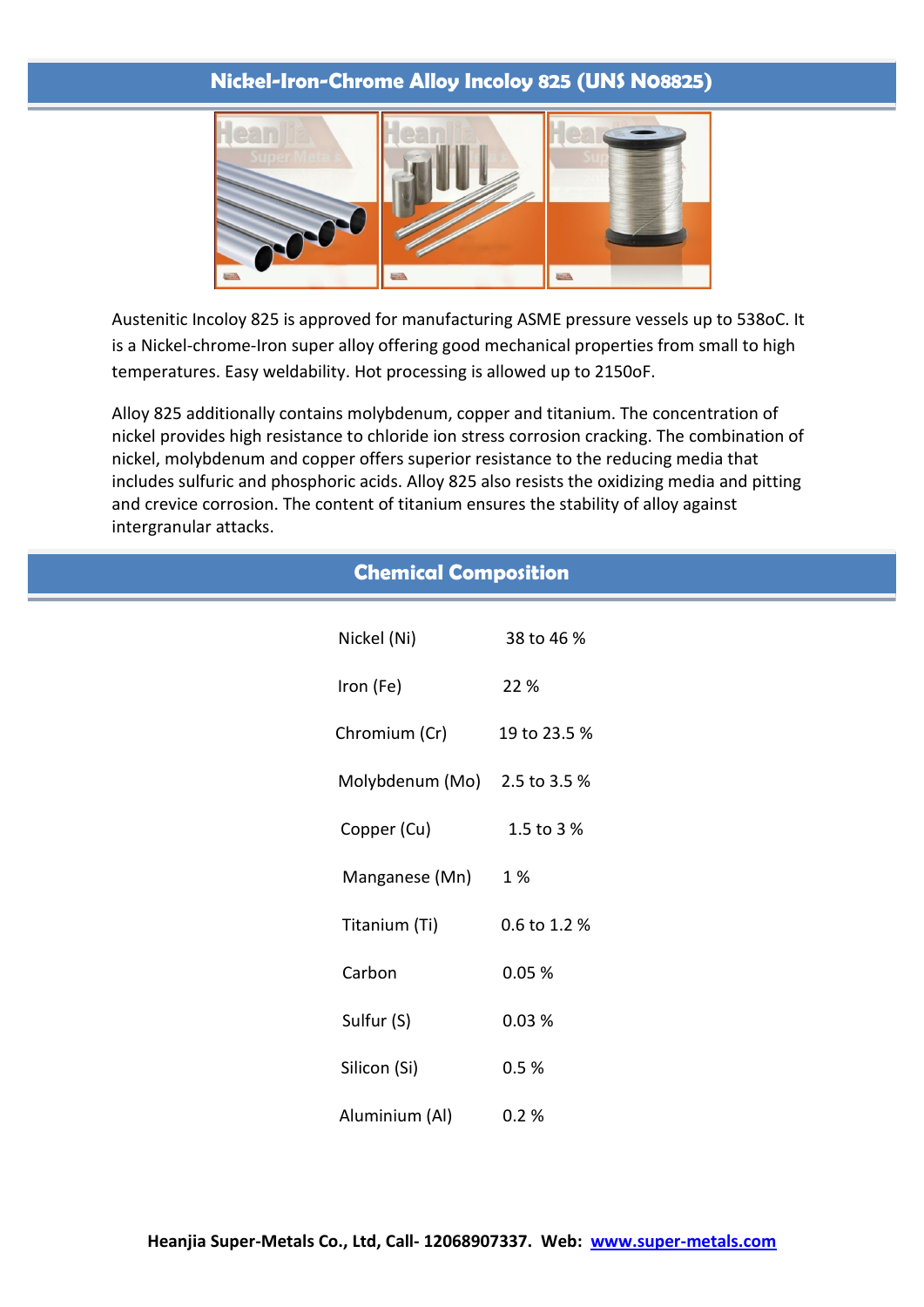# **Physical Properties**

| <b>Electrical resistivity</b>                |                  |                                          |                  |  |
|----------------------------------------------|------------------|------------------------------------------|------------------|--|
| Temperature                                  |                  | microhm-inch                             | microhm-meter    |  |
| <b>RT</b>                                    | <b>RT</b>        | 44.4                                     | 1.13             |  |
| 200                                          | 93               | 44.9                                     | 1.14             |  |
| 400                                          | 204              | 46.5                                     | 1.18             |  |
| 600                                          | 316              | 47.6                                     | 1.21             |  |
| 800                                          | 427              | 49.2                                     | 1.25             |  |
| <b>Mean Coefficient of Thermal Expansion</b> |                  |                                          |                  |  |
| Temperature                                  |                  | microin./inch.-°F                        | $X 10(-6) m/m-K$ |  |
| <sub>o</sub> C                               | <b>oF</b>        |                                          |                  |  |
| 80 to 200                                    | 27 to 93         | 7.9                                      | 14.0             |  |
| 80 to 400                                    | 27 to 204        | 8.3                                      | 14.9             |  |
| 80 to 600                                    | 27 to 316        | 8.5                                      | 15.3             |  |
| 80 to 800                                    | 27 to 427        | 8.7                                      | 15.7             |  |
| <b>Thermal Conductivity</b>                  |                  |                                          |                  |  |
| Temperature                                  |                  | Btu-in/ft <sup>2</sup> -hr-°F<br>$W/m-K$ |                  |  |
| <sub>o</sub> C                               | <b>oF</b>        |                                          |                  |  |
| Room temperature                             | Room temperature | 77                                       | 11.1             |  |
| 200                                          | 93               | 85                                       | 12.3             |  |
| 400                                          | 204              | 98                                       | 14.1             |  |
| 600                                          | 316              | 110                                      | 15.9             |  |
| 800                                          | 427              | 120                                      | 17.3             |  |

# **Mechanical Properties**

Incoloy 825 offers superior mechanical characteristics from cryogenic temperatures to elevated temperature limits. When it is kept at temperatures more than 1000oF, certain microstructural variations have been noticed that tend to decrease its ductility and impact strength. Due to this, Incoloy 825 is not employed in the conditions that need high creep rupturing features.

| Dynamic Modulus of elasticity                 | 28 x 10(6) psi or 193 GPa at room temp |
|-----------------------------------------------|----------------------------------------|
| Ultimate tensile strength (annealed) sheet    | 100 ksi or 689 Mpa                     |
| Annealed plate                                | 95 ksi or 655 Mpa                      |
| Annealed Strip, bar                           | 85 ksi or 590 MPa                      |
| Yield Strength at 0.2% offset annealed) sheet | 55 ksi or 379 Mpa                      |
| Annealed plate                                | 45 ksi or 310 MPa                      |
| Annealed Strip, bar                           | 35 ksi or 240 Mpa                      |
| Elongation % in 2 inch (annealed) sheet       | 39                                     |
| Annealed plate                                | 44                                     |
| Annealed Strip, bar                           | 30                                     |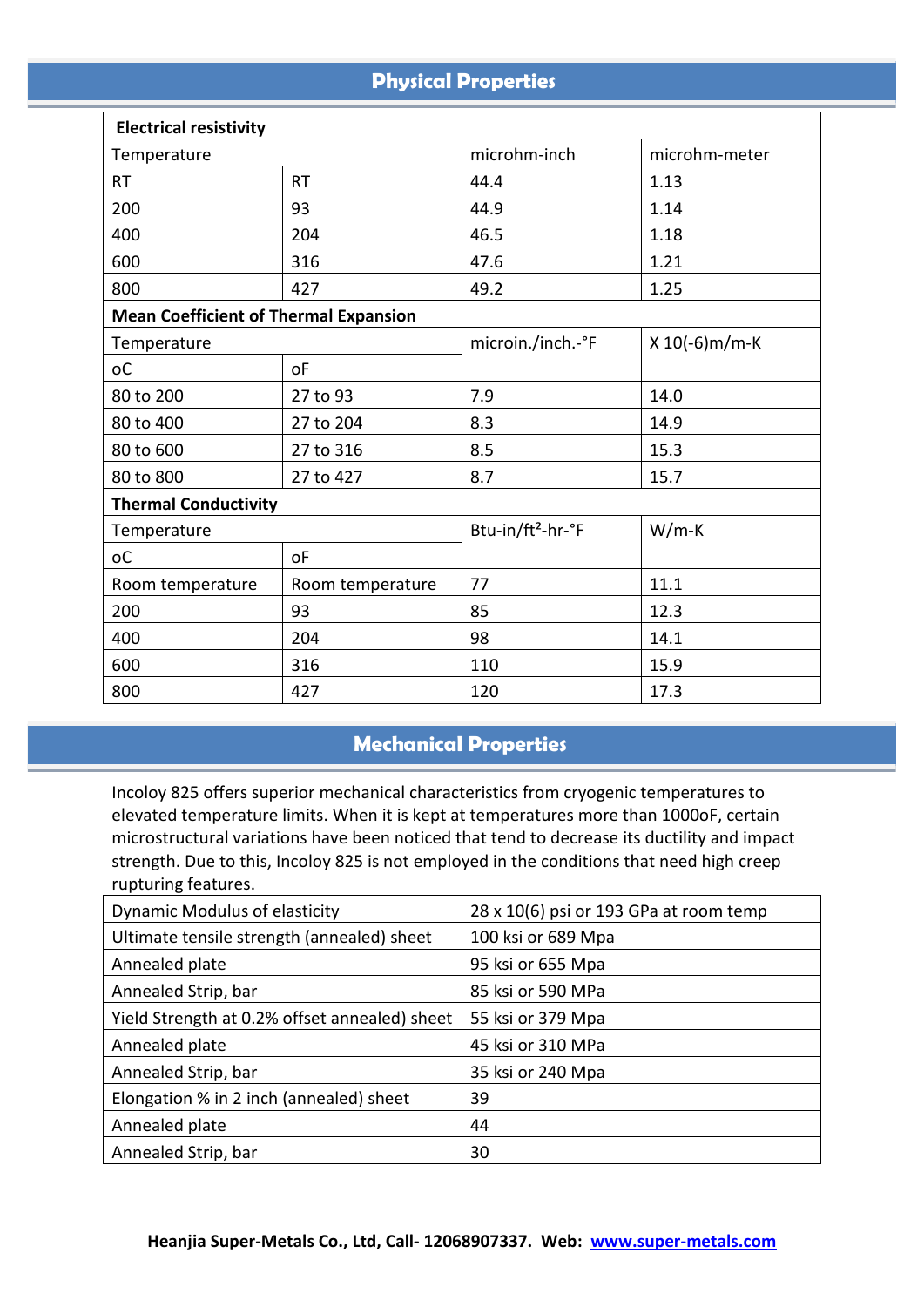### **Corrosion Resistance**

The resistance to corrosion is one of the excellent features of Incoloy 825. It offers outstanding resistance to the reducing and oxidizing conditions, pitting and crevice corrosion, stress corrosion cracking and intergranular corrosion. Alloy 825 is certainly purposeful in sulfuric acid, phosphoric acid and sour gas conditions. The following chart shows the corrosion rate of alloy 825 in the presence of sulfuric acid.



#### Corrosion rate of Incoloy 825 in different media

| Media                                                                       | Temperature |                | Exposure<br>time | Corrosion rate |       |
|-----------------------------------------------------------------------------|-------------|----------------|------------------|----------------|-------|
|                                                                             | οF          | <sub>o</sub> C | days             | Mpy            | Mm/a  |
| Aqueous solution containing 0.5% sulfuric acid                              | 210 oF      | 99 oC          | 12 days          | 2 Mpy          | 0.05  |
|                                                                             |             |                |                  |                | Mm/a  |
| 1-4% sulfuric acid, 20-25% ammonium sulfate, and 10-15%                     | 95 oF to    | 35 oC to       |                  | $0.1$ Mpy      | 0.003 |
| sodium sulfate. Immersed in tank.                                           | 104 oF      | 40 oC          |                  |                | Mm/a  |
| Spent acid liquor from tall oil splitting. Contains 1% sulfuric             | 250 oF      | 121 oC         | 33 days          | $0.1$ Mpy      | 0.003 |
| acid by weight and 1% tall oil and 2-3% lignin by volume.                   |             |                |                  |                | Mm/a  |
| Acid discharge line from centrifuge                                         |             |                |                  |                |       |
| 25-50 gm/l sulfuric acid, 25-100 gm/l manganese sulfate, 1-3                | 200 oF      | 93 oC          | 19 days          | $2.8$ Mpy      | 0.07  |
| gm/I ferric sulfate. Immersed in sump manganese dioxide                     |             |                |                  |                | Mm/a  |
| electrolysis circuit. Flow, 100 gal/min (379 l/min).                        |             |                |                  |                |       |
| In uranium ore leach tank in mixture containing 60% solids,                 | 113 oF      | 45 oC          | 41 days          | $0.1$ Mpy      | 0.003 |
| 28-55 gm/l sulfuric acid, 5-10 gm/l ferric ion, some ferrous                |             |                |                  |                | Mm/a  |
| ion, 0.1% sodium chlorate.                                                  |             |                |                  |                |       |
| 100-200 gm/l sulfuric acid, 40-100 gm/l selenious acid, small               | 70 oF to    | 21 oC to       | 90 days          | None           | None  |
| amounts of sulfurous acid.                                                  | 80 oF       | 27 oC          |                  |                |       |
| Mixture of sulfuric acid and sebacic acid, pH1.                             | <b>RT</b>   | <b>RT</b>      | 30 days          | $0.1$ Mpy      | 0.003 |
|                                                                             |             |                |                  |                | Mm/a  |
| 5-10% sulfuric acid plus 0.25% copper sulfate in pickling of                | 100 oF to   | 38 oC to       | 162 days         | $0.1$ Mpy      | 0.003 |
| brass. Immersed 1 ft (0.30 m) below surface in continuous<br>strip pickler. | 200 oF      | 93 oC          |                  |                | Mm/a  |
| 5% sulfuric acid plus 10-300 mesh ore of manganese dioxide                  | 180 oF      | 82 oC          | 245 days         | $0.5$ Mpy      | 0.01  |
| and manganese oxide. Attached to steam coil in leaching                     |             |                |                  |                |       |
|                                                                             |             |                |                  |                | Mm/a  |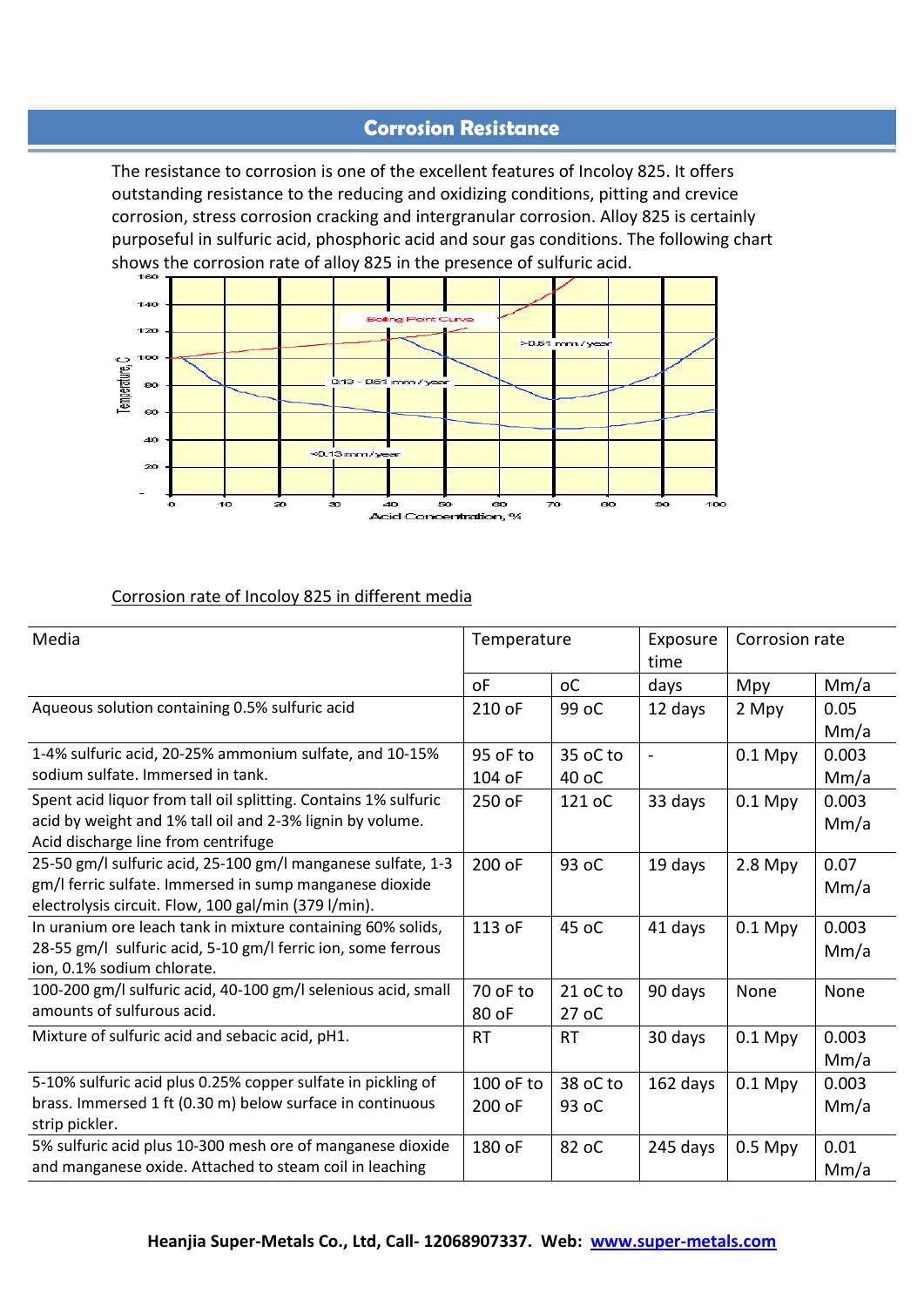| tanks.                                                         |           |          |          |           |       |
|----------------------------------------------------------------|-----------|----------|----------|-----------|-------|
| Evaporation of aluminum sulfate solution from 28.2 to          | 195 oF to | 91 oC to | 44 days  | $0.8$ Mpy | 0.02  |
| 58.7% aluminum sulfate containing 0.1% ferric oxide, 0.3%      | 250 oF    | 121 oC   |          |           | Mm/a  |
| ferrous oxide, and traces of chromium oxide and alumina.       |           |          |          |           |       |
| 9% sulfuric acid, 1% hydrofluoric acid, 3% sodium sulfate, 1%  | 80 oF to  | 27 oC to | 62 days  | 1 Mpy     | 0.03  |
| silica 0.5% sodium fluosilicate, and balance water. Immersed   | 120 oF    | 49 oC    |          |           | Mm/a  |
| in tank near entrance                                          |           |          |          |           |       |
| 12% sulfuric acid pickling solution containing copper sulfate  | 180 oF    | 82 oC    | 26 days  | $0.2$ Mpy | 0.005 |
| up to 11.2%. Immersed inside tank of Mesta pickler.            |           |          |          |           | Mm/a  |
| 20% sulfuric acid plus 4% sodium dichromate. Immersed in       | 150 oF to | 66 oC to | 77 days  | 19 Mpy    | 0.48  |
| cleaning solution for aluminum                                 | 160 oF    | 71 oC    |          |           | Mm/a  |
| Up to 20% sulfuric acid, 100 gm/l cupric sulfate, 10 gm/l      | 195 oF    | 91 oC    | 7 days   | 5 Mpy     | 0.13  |
| nickel sulfate, and traces of chloride. Treatment of copper    |           |          |          |           | Mm/a  |
| residue in nickel refining. Immersed in concentration plant    |           |          |          |           |       |
| air blowers.                                                   |           |          |          |           |       |
| In sulfuric acid solutions of various concentrations in vacuum |           |          |          |           |       |
| evaporator. Recovery of sulfuric acid in paper making:         |           |          |          |           |       |
| 39% sulfuric acid                                              |           |          |          |           |       |
| 42% sulfuric acid                                              | 120 oF    | 49 oC    | 120 days | None      | None  |
| 55% sulfuric acid                                              | 135 oF    | 57 oC    | 120 days | $0.3$ Mpy | 0.008 |
|                                                                | 160 oF    | 71 oC    | 120 days | 4 Mpy     | Mm/a  |
|                                                                |           |          |          |           | 0.10  |
|                                                                |           |          |          |           | Mm/a  |
| 50% sulfuric acid, 22% nitric acid, and 19% water. Immersed    | 150 oF    | 66 oC    | 6 days   | $0.5$ Mpy | .01   |
| in laboratory tests.                                           | 182 oF    | 83 oC    | 5 days   | $4.3$ Mpy | Mm/a  |
|                                                                |           |          |          |           | .011  |
|                                                                |           |          |          |           | Mm/a  |
| 67% sulfuric acid plus gas mixture containing 44% propylene    | 125 oF    | 52 oC    | 170 days | $0.2$ Mpy | 0.005 |
| and 56% propane. In outlet piping from second stage reactor    |           |          |          |           | Mm/a  |
| circulating pumps, pressure 400 psi (28.1 kg/cm2).             |           |          |          |           |       |
| In 78% sulfuric acid with traces of benzene sulfonic acid in   | 100 oF to | 38 oC to | 8 days   | 5 Mpy     | 0.13  |
| bottom of acid settling tank.                                  | 130 oF    | 54 oC    |          |           | Mm/a  |
| 78% sulfuric acid containing 3.5% hydrogen peroxide plus       | 100 oF to | 38 oC to | 8 days   | 5 Mpy     | 0.13  |
| various salts of iron, manganese, chromium, and nickel in      | 300 oF    | 149 oC   |          |           | Mm/a  |
| holding tank.                                                  |           |          |          |           |       |
| 79-93% sulfuric acid containing small amounts of phosphine,    | 50 oF to  | 10 oC to | 189 days | $2.2$ Mpy | 0.056 |
| ammonia, and hydrogen sulfate. In exit of packed tower in      | 90 oF     | 32 oC    |          |           | Mm/a  |
| falling acid stream.                                           |           |          |          |           |       |
| 91.6% benzene sulfonic acid, 3.5% sulfuric acid. Immersed in   | 140 oF    | 60 oC    | 7 days   | 45 Mpy    | 1.14  |
| glass-lined vessel                                             |           |          |          |           | Mm/a  |
| 36% sulfuric acid, 28% oxalic acid, 32% water, and 4% ash.     | 140 oF    | 60 oC    | 171 days | $2.4$ Mpy | 0.061 |
| On agitator support in vacuum evaporation pan. Alternately     |           |          |          |           | Mm/a  |
| immersed and exposed.                                          |           |          |          |           |       |

# **Fabrication**

Incoloy 825 is heat processed while production to produce the adequate blend of stability, resistance to corrosion, mechanical characteristics and formability. In order to maintain